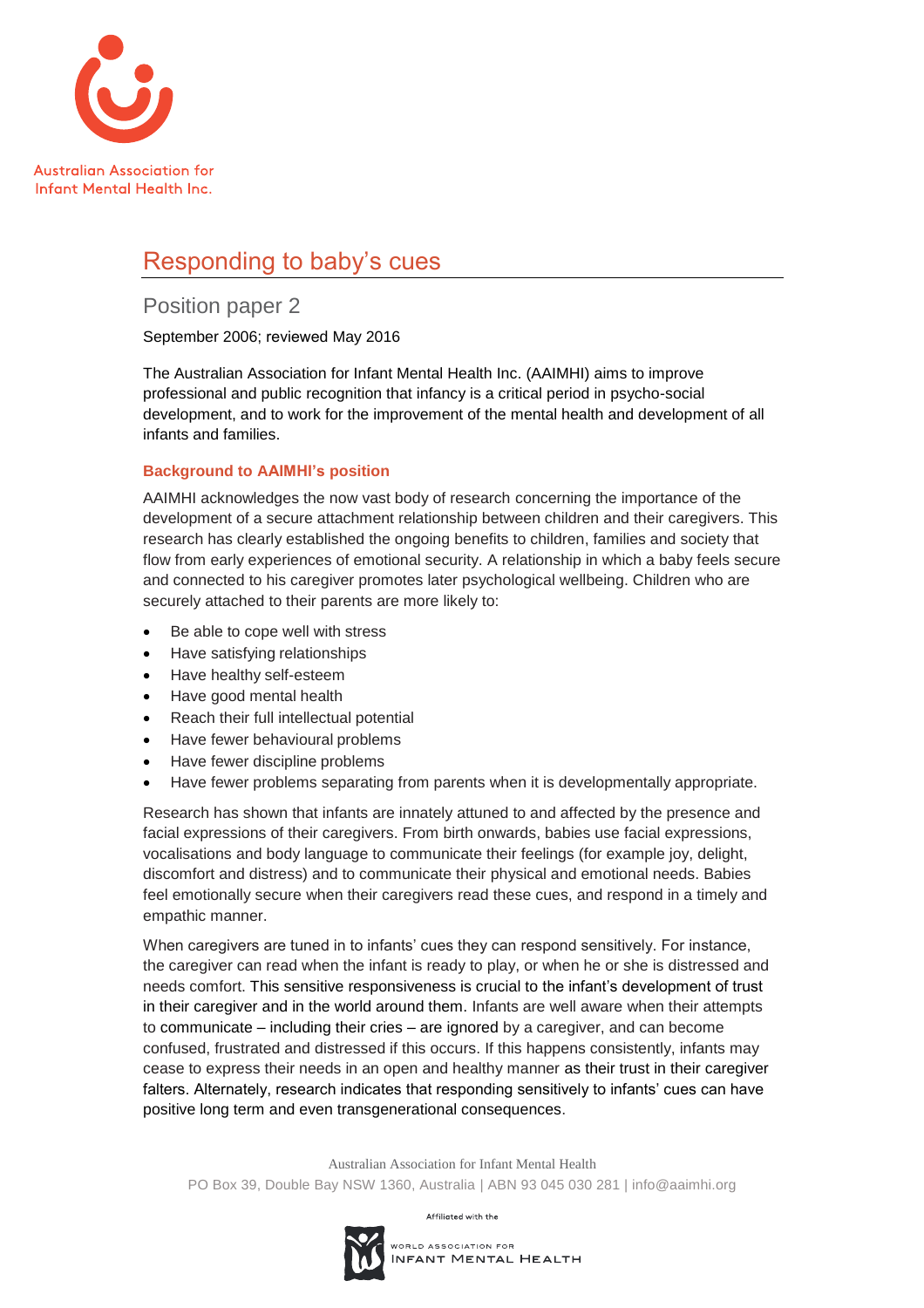#### **Statement of AAIMHI's position on responding to baby's cues**

In view of the above statements, AAIMHI believes that professionals advising parents should recognise that an infant's attachment to his or her caregiver is of central importance, and should strive to support the development of a healthy attachment between baby and caregiver. Further, they should ensure that their advice does no harm to this developing sense of security. While many parents are over-burdened and need support and relief, recent scientific research in the area of infant neurological development indicates that it is now wrong to advise parents that routinely refusing attention to a crying baby will bring no harm.

Secure attachment is more likely to occur when parents are supported to reflect on and value the child's inner world – their needs, thoughts feelings and intentions – as reflective parents are more likely to respond promptly and sensitively to their children's cues. One way professionals can support parents' reflection is by modelling attachment behaviours – such as being predictable, kind and curious – in their relationship with the parents. By providing a secure attachment experience for the parents with whom they work, professionals can bring an attachment focus to every meeting. As they attempt to understand the parents' emotional needs, they encourage parents to understand and respond their baby's need to feel safe, secure and connected to a loving adult.

Parents can be reassured that babies are resilient enough to cope with incidental or accidental lapses in responsiveness (for example, when a parent is caught in traffic while the baby is crying). This resilience increases with age, and normal delays such as these can be healed if followed up by soothing and comforting. Babies bounce back when their feelings are heard and validated.

All babies cry and have fussy periods. These behaviours merit special mention, as parents often seek professional support to help them understand what the crying means. Crying is best understood as proximity-seeking behaviour; that is, the expression of a need for physical and emotional closeness with the caregiver. Babies become distressed if left to cry alone, and this can precipitate negative long term psychological consequences if done repeatedly. The quality of the parent-infant relationship can be enhanced when professionals encourage parents to view their babies' crying as a sign that they are upset and in need of the parent.

AAIMHI maintains that babies' upset feelings are to be taken seriously, and that parents should be encouraged to do whatever they can to help soothe their babies (for example holding, stroking, rocking, singing, or talking to the baby). There is emerging evidence that the same brain systems that control physical pain also relate to psychological pain that comes with the feeling of disconnection from a loved one. Sensitive responsiveness allows for the baby's brain to release endorphins and opioids which bring relief and comfort to the child.

When parents help babies to manage their difficult feelings, their babies learn how to do this for themselves as they grow older, thus they develop a healthy capacity for selfregulation. This is true *even if the crying persists*. Many healthy infants have long periods of being unsettled, where the cause of the crying is not immediately evident to the parent. A parent's kind presence helps babies feel less alone with their feelings, making them less overwhelming and easier to tolerate. Caregivers can be reassured that babies are resilient enough to cope with incidental or accidental lapses in responsiveness (for example, when a parent is caught in traffic while the baby is crying). This resilience increases with age,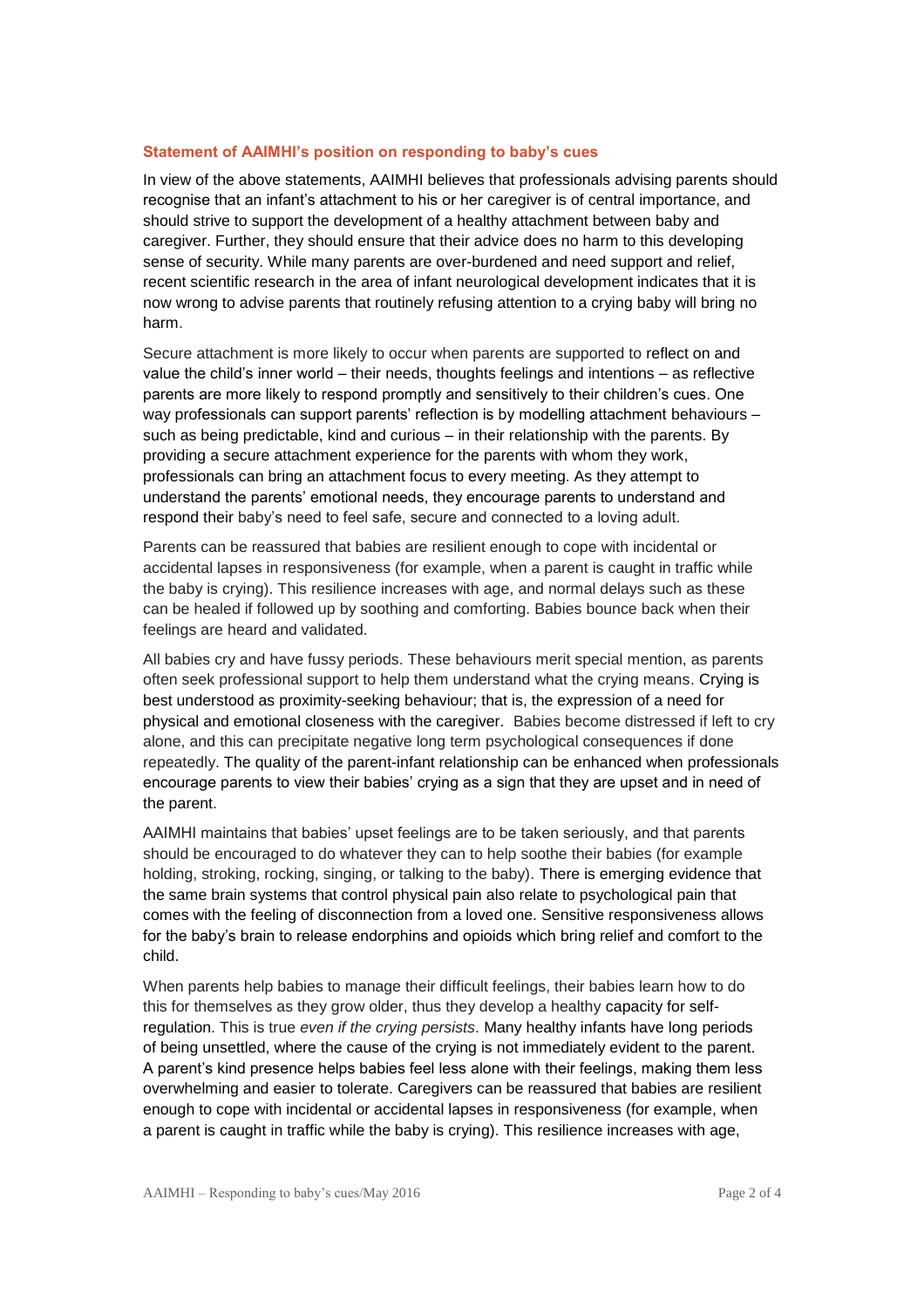and normal delays such as these can be repaired if followed by comforting. Babies bounce back when their feelings are heard and validated.

In summary, parents and caregivers can improve the quality of the attachment relationship by:

- a) Paying close attention to babies (by watching their expressions, movements and reactions to caregivers' responses), and thinking about what the baby is trying to communicate
- b) Sensitively responding to babies' cues, and
- c) Responding promptly to their babies' cries.

Professionals can play a key role in improving the quality of the attachment relationship by both modelling and encouraging the above.

#### **References**

- Als H, Tronic E, Brazelton TB (1980). Stages of early behavioural organisation: The study of a sighted infant and a blind infant in interaction with their mothers. In: Field TM, Goldberg S, Stern D, Miller A (eds). *High-Risk Infants and Children: Adult and Peer Interactions*. New York: Academic Press.
- Bell SM, Ainsworth MD (1972). *Infant crying and maternal responsiveness*. Child Development 43:4, 1171-1190.
- Belsky J (1999). Interactional and contextual determinants of attachment security. In: Cassidy J & Shaver PR (eds). *Handbook of Attachment – Theory, Research and Clinical Applications*. New York: Guilford Press, p.249.
- Belsky J, Cassidy J (1994). Attachment: Theory and evidence. In: Rutter M & Hay DF (eds). *Development Through Life: A Handbook for Clinicians*. Boston: Blackwell Scientific, pp 373-401.
- BlafferHrdy S (2000). *Mother Nature: Maternal Instincts and the Shaping of the Species*. London: Vintage.
- Easterbrooks MA, Biringen Z (2000). Mapping the terrain of emotional availability and attachment. *Attachment and Human Development*. Vol 2:2, 123-129.
- Fonagy P, Target M, Steele M, Steele H (1997). The development of violence and crime as it relates to security of attachment. In: Osofsky JD (ed). *Children in a Violent Society*. New York: Guilford Press, pp.150-177.
- Greenspan S (1999). *Building Healthy Minds: The Six Experiences that Create Intelligence and Emotional Growth in Babies and Young Children*. Perseus Publishing: New York.
- Gerhardt S (2004). *Why Love Matters: How Affection Shapes a Baby's Brain*. New York: Brunner-Routledge and Hove.
- Harrison I (2007). Working in partnership with parents using an attachment model: Some tips for clinicians working with parents and infants. *The Journal of Child and Family Health Nurses Association* (NSW) Inc.
- Karen R (1994). *Becoming Attached: First Relationships and How They Shape our Capacity to Love*. New York: Oxford University Press.
- Lewis M, Ramsay D (2005). Infant emotional and cortisol responses to goal blockage. *Child Development*. 76:2, 518-530.
- [Middlemiss W,](http://www.ncbi.nlm.nih.gov/pubmed/?term=Middlemiss%20W%5BAuthor%5D&cauthor=true&cauthor_uid=21945361) Granger D, [Goldberg W,](http://www.ncbi.nlm.nih.gov/pubmed/?term=Goldberg%20WA%5BAuthor%5D&cauthor=true&cauthor_uid=21945361) (2012). Asynchrony of mother-infant hypothalamicpituitary-adrenal axis activity following extinction of infant crying responses induced during the transition to sleep. *[Early Hum Dev](http://www.ncbi.nlm.nih.gov/pubmed/21945361)* 88:4, 227-232.
- Moles A, [Kieffer B,](http://www.ncbi.nlm.nih.gov/pubmed/?term=Kieffer%20BL%5BAuthor%5D&cauthor=true&cauthor_uid=15218152) [D'Amato F](http://www.ncbi.nlm.nih.gov/pubmed/?term=D%27Amato%20FR%5BAuthor%5D&cauthor=true&cauthor_uid=15218152) (2004). Deficit in attachment behavior in mice lacking the muopioid receptor gene. *[Science](http://www.ncbi.nlm.nih.gov/pubmed/15218152)*. 25:304(5679), 1983-1986.